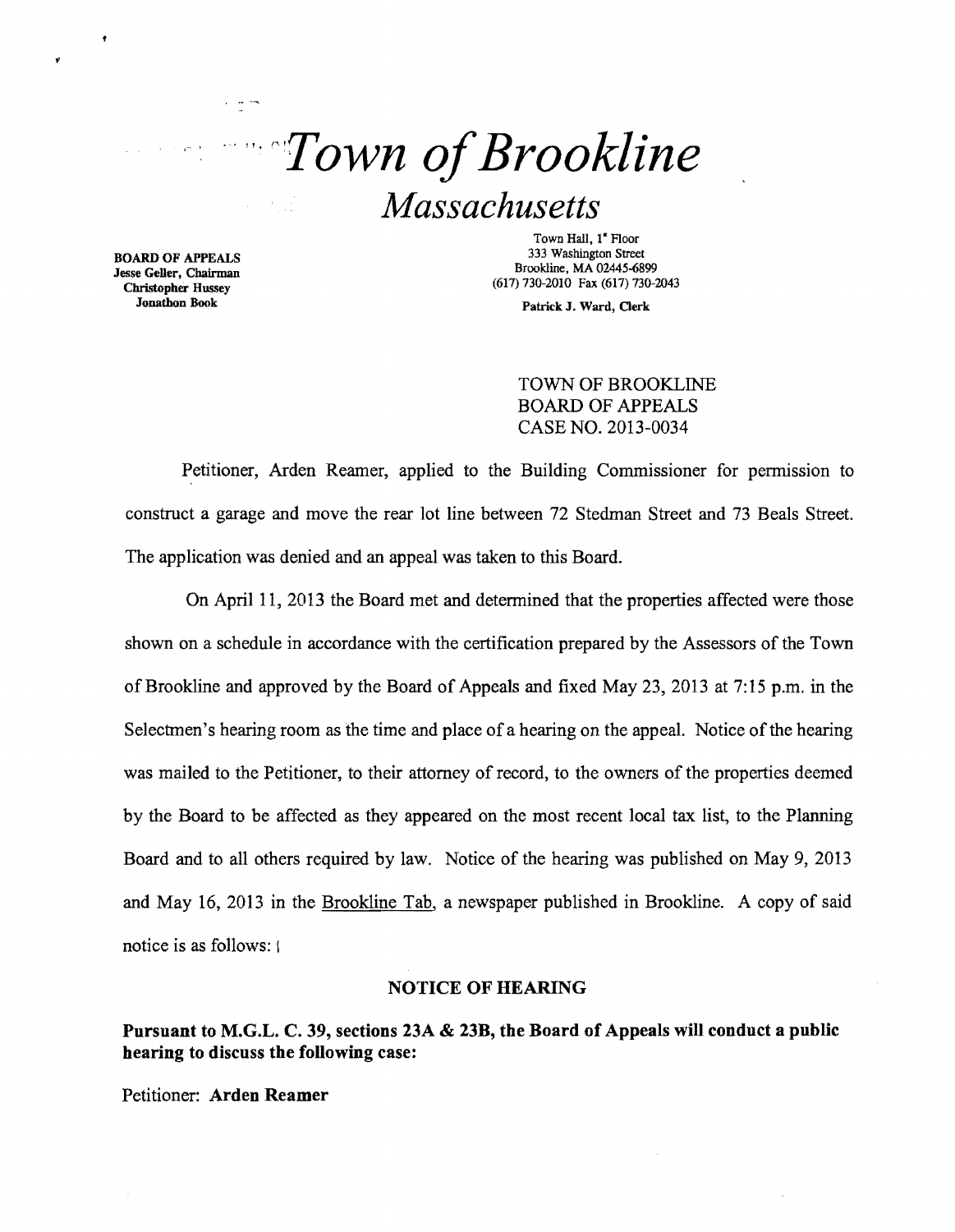Owner: Arden Reamer Location of Premises: 72 Stedman Street Date of Hearing: May 23, 2013 Time of Hearing: 7:15 p.m. Place of Hearing: Selectmen's Hearing Room,  $6<sup>th</sup>$  Floor

A public hearing will be held for a variance and/or special permit from:

- 1. Section 5.43: Exceptions to Yard and Setback Requirements
- 2. Section 5.72: Accessory Buildings or Structures in Rear Yards
- 3. Section 6.05.5.c.2: Design of All Off-Street Parking Facilities
- 4. Section 6.05.5.c.3: Design of All Off-Street Parking Facilities
- 5. Section 8.02.2: Alteration of Extension

ofthe Zoning By-Law to construct a garage in the rear ofthe property and move the rear lot line between 72 Stedman Street and 73 Beals Street.

Said premise located in a T-5 district.

*Hearings, once opened, may be continued by the Chair to a date and time certain. No further notice will be mailed to abutters or advertised in the TAB. Questions regarding whether a hearing has been continued, or the date and time ofany hearing may be directed to the Zoning Administrator at* 617-734-2134 *or check meeting calendar at:http://calendars.town.brookline.ma.usIMasterTownCalandarl?FormID=158.* 

*The Town of Brookline does not discriminate on the basis of disability in admission to, access to, or operations of its programs, services or activities. Individuals who need auxiliary aids for*  effective communication in programs and services of the Town of Brookline are invited to make *their needs known to the ADA Coordinator, Stephen Bressler, Town of Brookline, 11 Pierce Street, Brookline, MA 02445. Telephone:* (617) *730-2330; TDD* (617) *730-2327.* 

## Jesse Geller Jonathan Book Christopher Hussey

At the time and place specified in the notice, this Board held a public hearing. Present at the hearing was Chainnan Jesse Geller, and Board Members Christopher Hussey and Jonathan I Book. The case was presented by the attorney for the petitioner, Robert L. Allen, Jr., Law Office of Robert L. Allen, Jr. LLP, 300 Washington Street, Second Floor, Brookline, Massachusetts 02445. Also in attendance was Arden Reamer, the owner of 72 Stedman Street and 73 Beals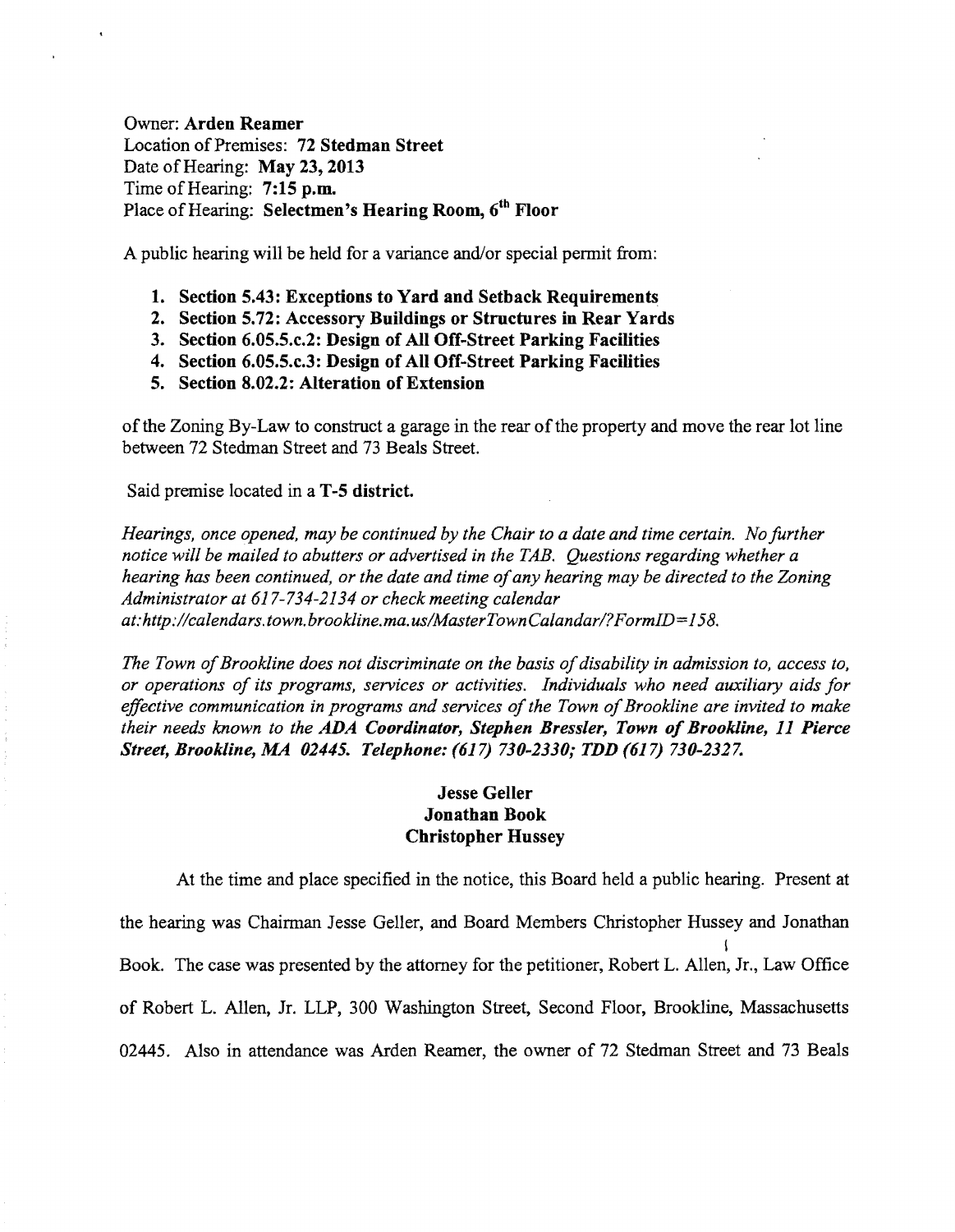Street, Kevin Taback, the co-owner of 73 Beals Street, and Chris Hosford, the petitioner's architect.

Chairman Jesse Geller, called the hearing to order at 7:15 p.m. Attorney Allen stated that the Petitioner proposes to construct a new garage at 72 Stedman Road which requires zoning relief to the side and rear yard setbacks. The Petitioner also proposes to move the rear lot line between 72 Stedman Street and 73 Beals Street through an "approval not required" (ANR) Subdivision Plan.

Attorney Allen presented to the Board a background of the properties, stating the Petitioner was before the Zoning Board of Appeals in November 2012 for a small exterior in-fill addition and removal of the fire escape at 72 Stedman Street. Attorney Allen stated that the Petitioner now seeks to add a garage to the property to continue his hobby of collecting and fixing up old cars

Attorney Allen stated that, in order to address the insufficient lot coverage, the Petitioners propose to move the rear lot line of 72 Stedman Street through an ANR Subdivision so it would not be greater than 25 percent. Attorney Allen stated that moving the lot line as such will make Stedman Street compliant with the previously nonconforming rear yard setback. Moving the lot line at 72 Stedman will, however, create a side yard setback nonconformity for 73 Beals Street. Attorney Allen stated that relief could be granted under **Section 5.43** of the Zoning By-Law.

Architect Chris Hosford from the Helios Design Group, stated that the plan takes 389 square feet from 73 Beals Street and adds it to 72 Stedman resulting in the garage complying with the 25 percent rear yard requirement. Furthermore, Mr. Hosford described the wood frame design with clapboard construction and explained that the garage includes an elevated dormer to accommodate the headspace necessary to lift the car up to work on it.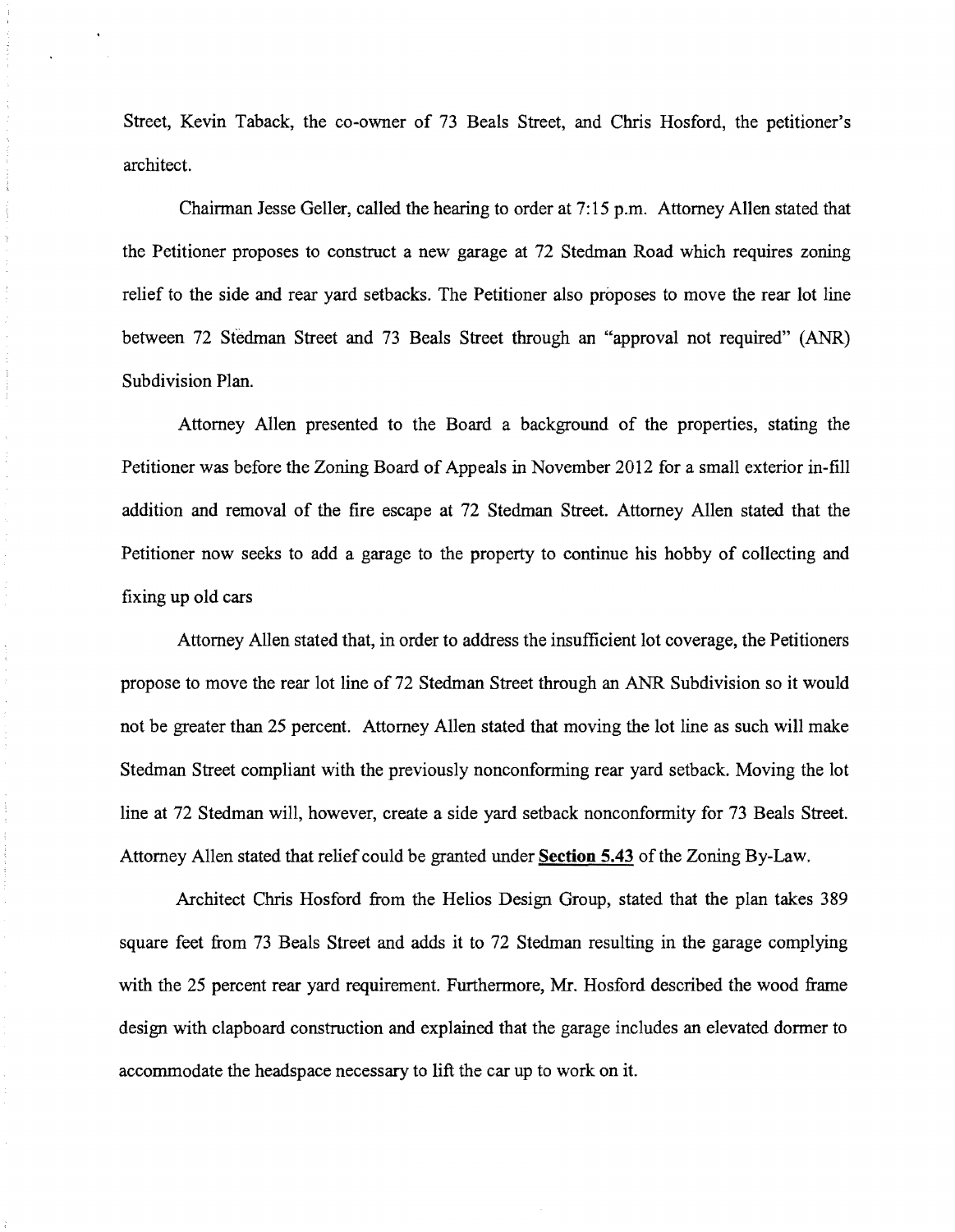Zoning Board Member Christopher Hussey inquired about the construction materials for the existing garage at 73 Beals Street. Mr. Hosford responded that the materials are concrete cinderblock. Board Member Hussey asked about the wood frame design and Mr. Hussey confirmed that the design required a fire rating. Furthermore, Board Member Hussey asked how the narrow area between the two garages would be accessed for cleaning, repair and maintenance. Mr. Hosford explained that the area between the existing garage and the proposed garage is 24 inches and that the space will be able to be maintained. Board Member Hussey commented that he agreed with the suggestion of the Planning Board Member that the garages abutt one another. Mr. Hosford responded that doing so would be aesthetically less pleasing because the eave of the roof would need to be removed. Mr. Hosford also explained that the use of fiber cement would help maintain the area between the garages.

 $\label{eq:2.1} \begin{array}{ll} \mathcal{L}_{\mathcal{A}} & \mathcal{R}_{\mathcal{A}} \\ \mathcal{R}_{\mathcal{A}} & \mathcal{R}_{\mathcal{A}} \\ \end{array}$  $\frac{1}{2}$ ÷

 $\frac{1}{\epsilon}$  $\frac{1}{2}$ 

 $\epsilon$  $\frac{1}{2}$ 

 $\bar{\tau}$ 

Attorney Allen then resumed his presentation to the Zoning Board of Appeals. Attorney Allen stated that the proposal comes before the Zoning Board of Appeals with the support of immediate abutters and neighbors. Attorney Allen confirmed with Town Planner Timothy Richard that a majority of the Planning Board supported the proposal, recognizing that one Planning Board Member supported a zero-lot line so that the structure would be easier to maintain.

Attorney Allen discussed that the two lots are in common ownership and both lots will be above the minimum lot size of 5,000 square feet after the line adjustment. The existing garage on 73 Beals Street will have a nonconforming side yard setback after the reconfiguration land the rear lot line will continue to be non-conforming. Attorney Allen asked for relief under **Section 5.43** of the Zoning By-Law to allow a special permit to be issued and repeated that the rear lot on Stedman Street would now be in compliance with requirements under the Zoning By-Law.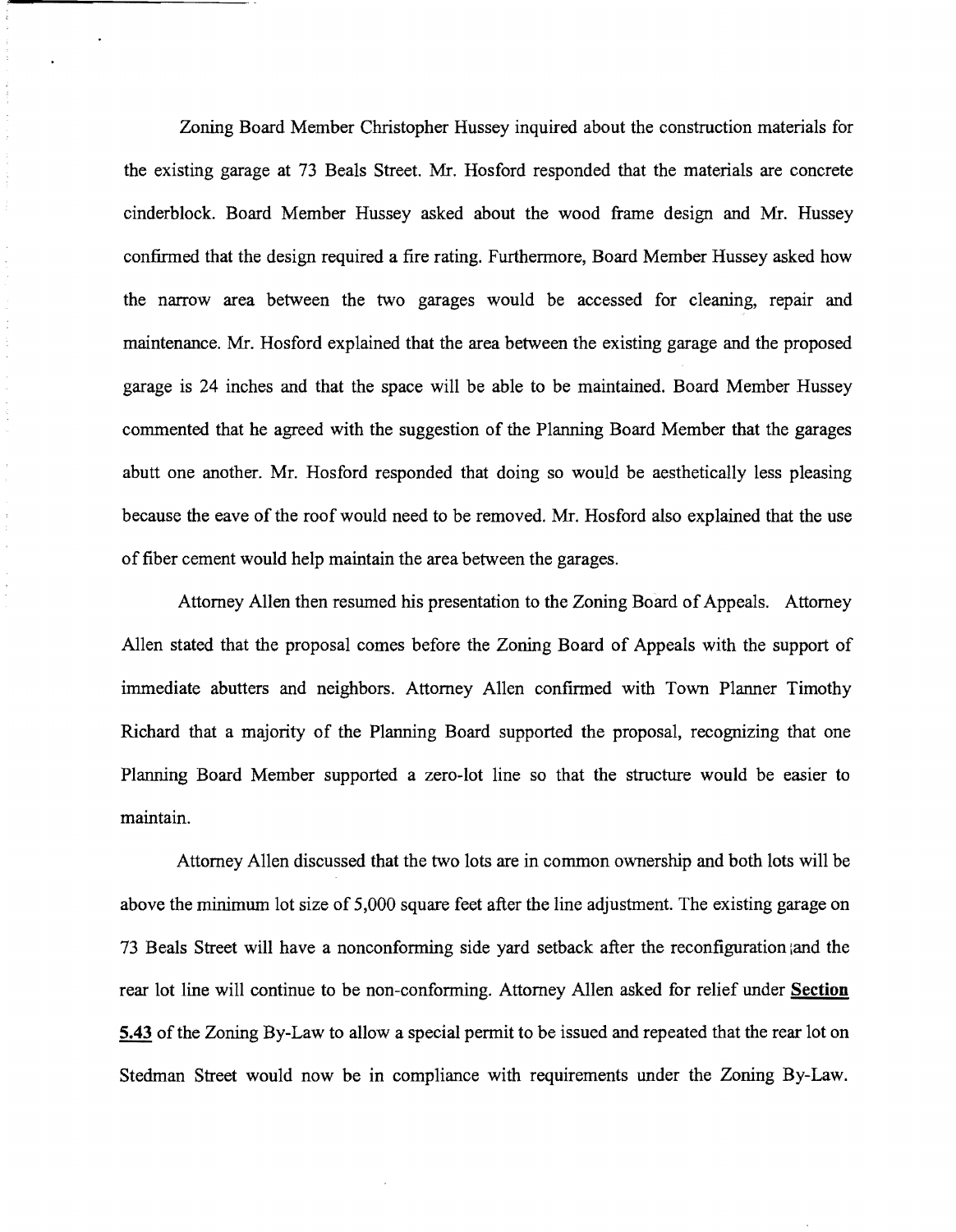Attorney Allen next discussed zoning relief for the proposed garage at 72 Stedman Street, stating that there will be two feet between the garage and the rear and side property lines, which is consistent with other garages on Beals Street, as well as the garage next door. Attorney Allen stated that the distance between the comer of the garage and the house is approximately 5.2 feet and, while the Petitioners could remove a corner of the garage to comply, it is more uniform to keep the garage a true square and to seek relief under Section 5.43. Attorney Allen cited a recent Brookline Zoning Board of Appeals decision where similar relief was granted to allow for a garage within the 6 foot requirement on Powell Street. Attorney Allen discussed counterbalancing amenities, including a landscape plan, a fence between 72 Stedman Street and 73 Beals Street, and a fence between the new garages and the neighboring property.

Finally, Attorney Allen discussed relief under Section 8.02.2 of the Zoning By-Law, whereby a special permit is required under Section 9.05 of the Zoning By-Law to alter and/or extend a non-conforming structure. As for **Section 9.05** of the Zoning By-Law, Mr. Allen noted:, (1) the specific site is an appropriate location; (2) there will be no adverse affect to the neighborhood; (3) no nuisance or serious hazard to vehicles or pedestrians exists; (4) adequate and appropriate facilities will be provided for the proper operation; and (5) development will not have a significant adverse effect on the supply of housing available for low and moderate income people.

The Board Members then asked several questions about the proposal. Chainnan Jesse Geller asked why the side yard set-back relief was not cited under Section 5.60 of the Zoning By-Law. Chief Building Inspector, Mike Yanovitch responded that Section 5.72 of the Zoning By-Law was cited on his denial letter to the Petitioners. Chainnan Geller engaged in discussion about why the design of off-street parking was addressed by **Section 5.43** and not **Section**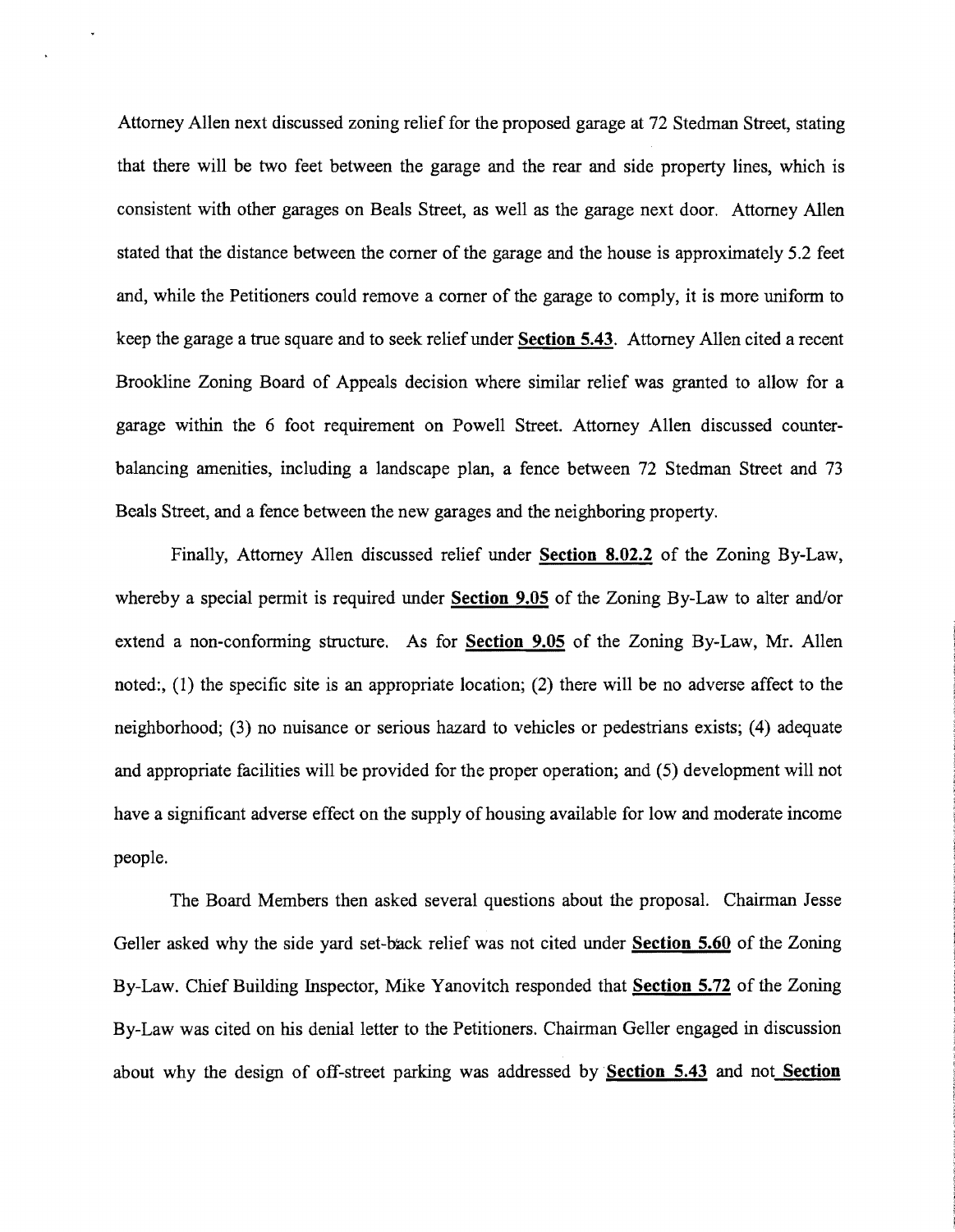6.04.12. Chief Building Inspector, Mike Yanovitch, stated Section 5.43 grants dimensional relief for side yard setback and Section 6.04.12 usually applies to parking areas or parking lots of six or more vehicles where petitioners cannot meet the dimensional requirements for stalls, backing area, or access. Chairman Jesse Geller stated that he wanted to make sure the appropriate relief was granted.

Chairman Jesse Geller asked if anyone present wanted to speak in favor of the application. Kevin Taback, an immediate abutter, said the garage will be one of the best looking in the neighborhood and it will add to the aesthetic and value of the neighborhood.

Zoning Board of Appeals Chairman Jesse Geller asked if there was anyone present who wished to speak in opposition of this application. No one spoke in opposition.

### FINDINGS

 $\begin{array}{c} \frac{1}{\epsilon} \\ \frac{1}{\epsilon} \end{array}$ 

 $\tilde{\zeta}$ 

 $\frac{1}{\epsilon}$ 

Ŋ.

Section 5.43 – Exceptions to Yard and Setback RequirementsSection 5.72 – Accessory

Buildings or Structures in Rear Yards

Section 6.05.5.c.2 - Design of All Off-Street Parking Facilities

Section 6.05.5.c.3 – Design of All Off-Street Parking Facilities

| <b>Dimensional Requirements</b>                                      | <b>Required/Allowed</b> | <b>Existing</b> | <b>Proposed</b> | <b>Relief</b>      |
|----------------------------------------------------------------------|-------------------------|-----------------|-----------------|--------------------|
| <b>Rear Yard Setback (72</b><br><b>Stedman Street garage)</b>        | 6 feet                  | N/A             | 2 feet          | Special<br>Permit* |
| <b>Rear yard Setback (73</b><br><b>Beals Street garage)</b>          | 6 feet                  | N/A             | 2 feet          | Special<br>Permit* |
| <b>Side Yard Setback (72</b><br><b>Stedman Street garage)</b>        | 6 feet                  | N/A             | 2 feet          | Special<br>Permit* |
| <b>Side Yard Setback (73 Beals</b><br><b>Street existing garage)</b> | 6 feet                  | 39 feet         | 0 feet          | Special<br>Permit* |

\* Under **Section** 5.43, the Board of Appeals may waive yard and setback requirements if a counterbalancing amenity is provided.

## Section 8.02.2 - Alteration or Extension

A special permit is required for alterations to a dimensionally nonconforming structure.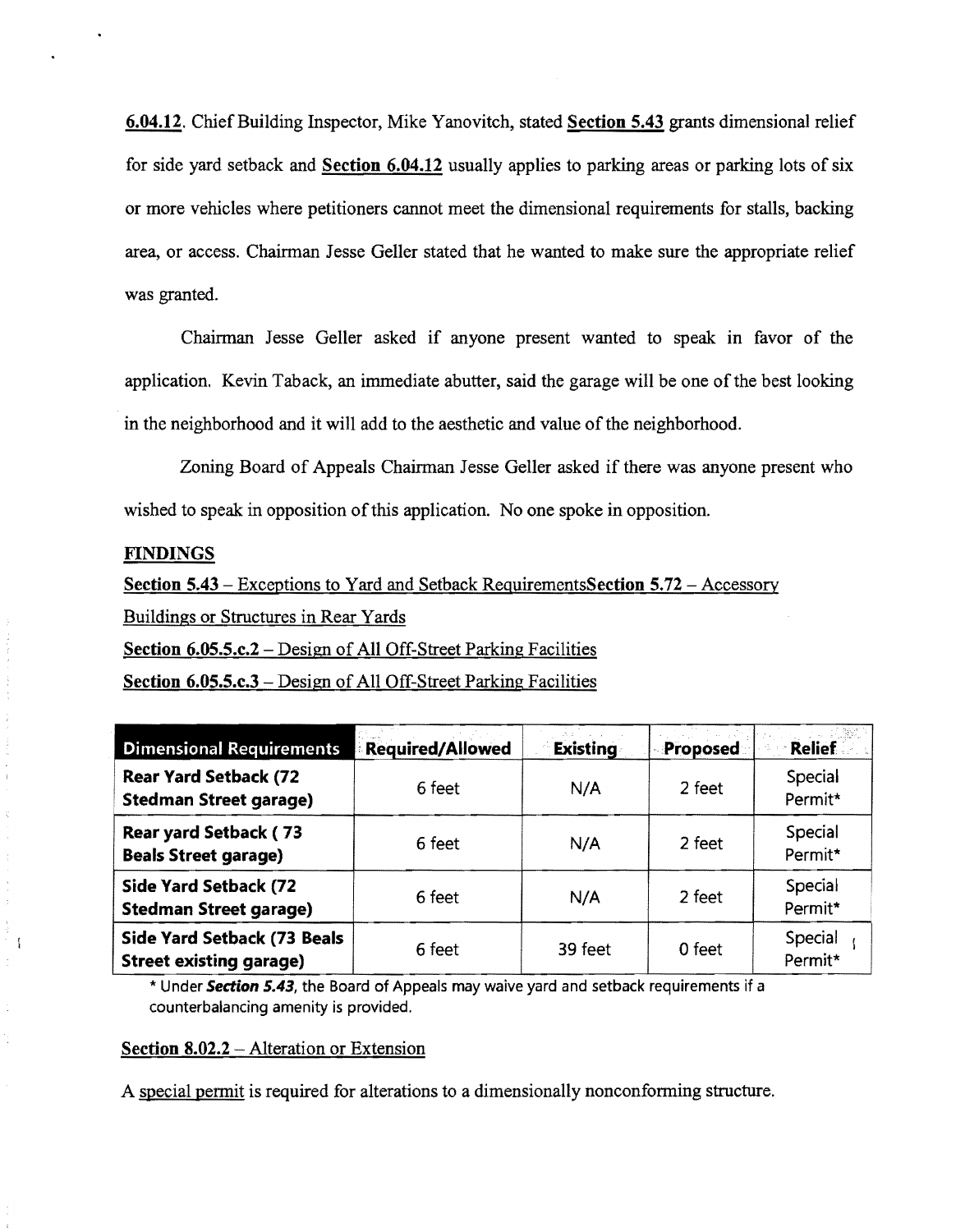Mr. Richard stated that the Planning Board is supportive of this proposal. The garage will be attractive and the landscaping will provide the appropriate counterbalancing. There was one member of the Planning Board in opposition because the garages did not butt up against one another; however, the rest of the Planning Board understood why the petitioner wanted the separation. Therefore, the Planning Board recommends approval (Voted 5-1) of the plans by Helios Design Group, Inc, dated 2/15/13, and the proposed subdivision plan by Boston Survey, Inc. dated 2/1/13 subject to the following conditions:

- 1. Prior to issuance of a building permit, final elevations, indicating all exterior alterations and proposed materials shall be submitted to the Assistant Director of Regulatory Planning for review and approvaL
- 2. Prior to the issuance of a building permit, a landscaping plan showing all counterbalancing amenities shall be submitted to the Assistant Director of Regulatory Planning for review and approval.
- 3. Prior to issuance of a building permit, the applicant shall submit to the Building Commissioner to ensure conformance with the Board of Appeals decision: 1) a final site plan, stamped and signed by a registered land surveyor; 2) final elevations, stamped and signed by a registered architect; and 3) evidence that the Board of Appeals decision has been recorded at the Registry of Deeds.

The Chairman then called upon Michael Yanovitch, Chief Building Inspector, to deliver the comments of the Building Department. Mr. Yanovitch stated that the Building Department had no objections to the relief sought under this application. The relief requested is minimal, the use is compatible with the area, and the Building Department will work with the Petitioner if relief is granted to ensure all codes are compliant.

 $\mathbb{C}$ 

In deliberation, Zoning Board of Appeals Member Jonathan Book stated that he was in support of the relief requested and did not have a problem with the issue of whether or not there is a space between the garages.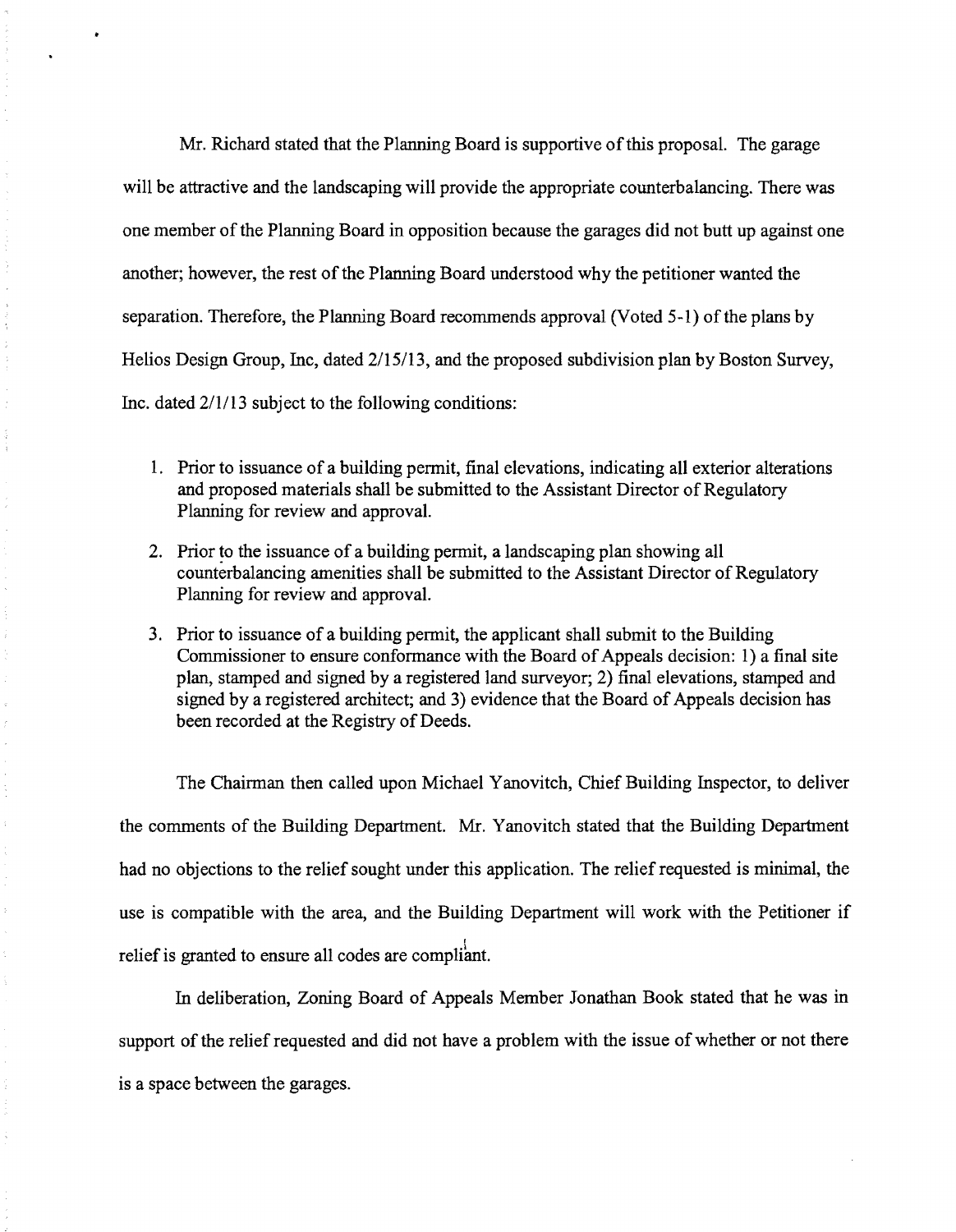Zoning Board of Appeals Chairman Jesse Geller asked if a subdivision plan had been approved. Attorney Allen stated the Planning Board approved the plan and confinned the plan matched what was presented to the Zoning Board of Appeals. The Chairman stated his opinion that the structures should be separated from an aesthetic standpoint. Zoning Board of Appeals Member Christopher Hussey remarked that the back elevation would not be visible, but that he would not hold up the approval. Zoning Board of Appeals Chairman Geller stated that he was otherwise in favor of relief. Attorney Allen stated the Petitioners struggled with the decision, but ultimately felt this was a better way to go. Zoning Board of Appeals Chairman Geller stated that the project was worthy of relief.

The Board then determined, by unanimous vote that the requirements for special permit relief from the requirements of 5.72, 6.05.c.2, 6.05.c.3 and Section 8.02.2 of the Zoning By-Law as requested pursuant to Sections 5.43 and 9.05 of the Zoning By-Law were met. The Board made the following specific findings pursuant to said Section 9.05:

a. The specific site is an appropriate location for such a use, structure, or condition.

b. The use as developed will not adversely affect the neighborhood.

 $\overline{\phantom{a}}$ 

c. There will be no nuisance or serious hazard to vehicles or pedestrians.

d. Adequate and appropriate facilities will be provided for the proper operation of the proposed use.

Accordingly, the Board voted unanimously to grant the requested relief subject to the following conditions:

# 1. Prior to issuance of a building permit, final elevations, indicating all exterior alterations and proposed materials shall be submitted to the Assistant Director of Regulatory Planning for review and approval.

 $\overline{1}$